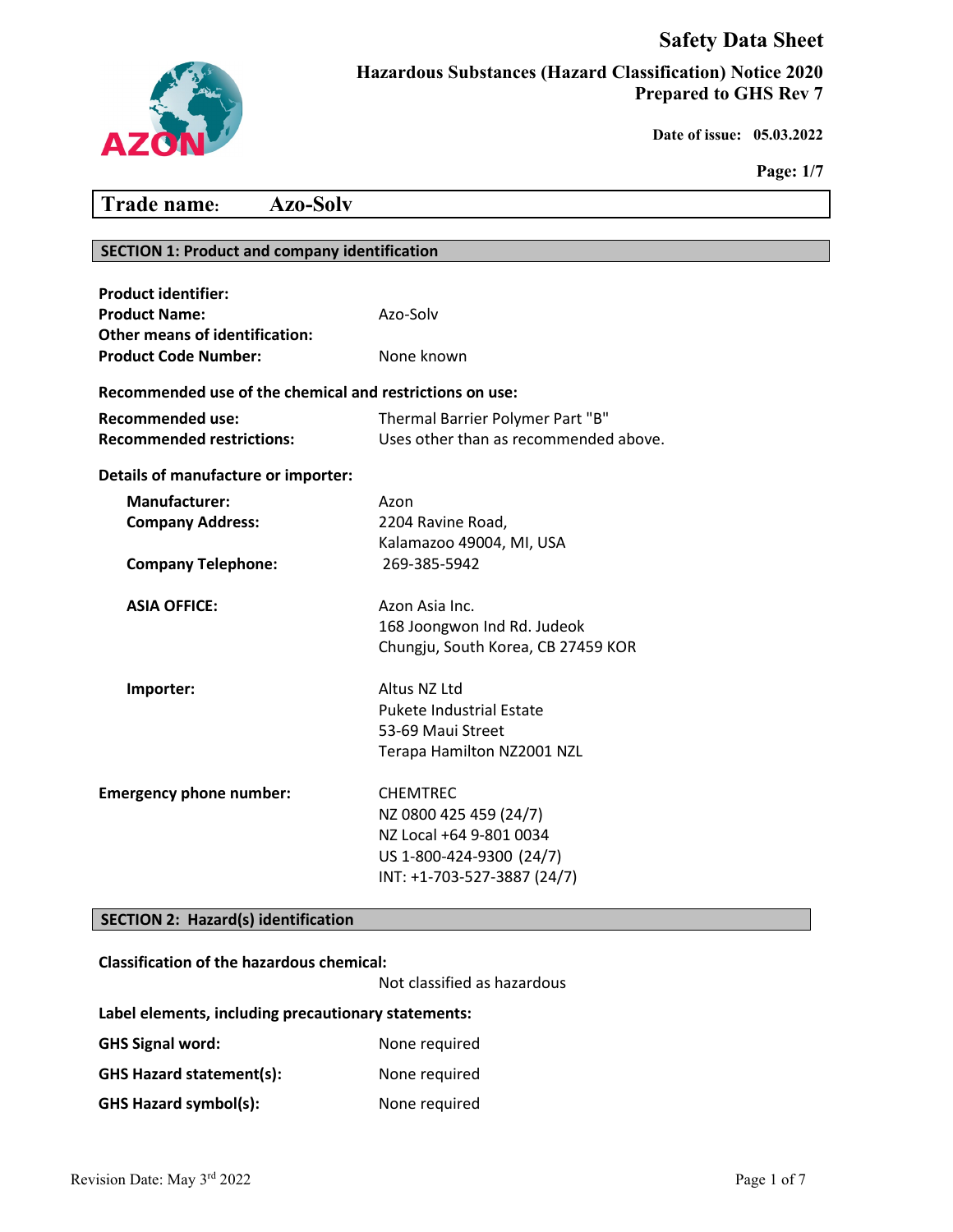### **GHS Precautionary statement(s):** None required

**Other hazards which do not result in classification:**  None known.

#### **SECTION 3: Composition and information on ingredients**

#### **Mixture:**

None of the components are classified as hazardous or are below the concentration limit to be classified as hazardous, under the criteria of Hazardous Substances (Hazard Classification) Notice 2020.

#### **SECTION 4: First-aid measures**

#### **Description of necessary first aid measures:**

**Inhalation:** Remove to fresh air. Perform artificial respiration if breathing has stopped. When breathing is difficult, properly trained personnel may administer oxygen. Keep affected person warm and at rest. Obtain medical attention

**Skin contact:** Wash with plenty of water. Remove contaminated clothing. If skin irritation occurs, get medical attention. Launder contaminated clothing before reuse.

**Eye contact:** In case of eye contact, remove contact lenses and rinse immediately with plenty of water, including under the eyelids, for at least 15 mins. Get medical attention.

**Ingestion:** Do not induce vomiting. Never give anything by mouth to an unconscious person. Obtain medical attention immediately.

**Symptoms caused by exposure:** None expected.

**Medical attention and special treatment:** If any symptoms are observed, contact a physician and give them this SDS sheet.

#### **SECTION 5: Fire-fighting measures**

**Suitable extinguishing equipment:** Not combustible. Use water spray, alcohol-resistant foam, dry chemical or carbon dioxide as suitable for surrounding materials. **Unsuitable extinguishing media:** Do not use direct streams of water.

#### **Specific hazards arising from the chemical:**

Not expected to be flammable.

Hazardous combustion products include CO (Carbon Monoxide), CO2 (Carbon Dioxide), toxic and irritating gases.

#### **Special protective equipment and precautions for fire fighters:**

Avoid breathing irritating and potentially toxic fumes. Fire-fighters should wear self-contained breathing apparatus and protective clothing. Fight fire from a protected location. In addition, wear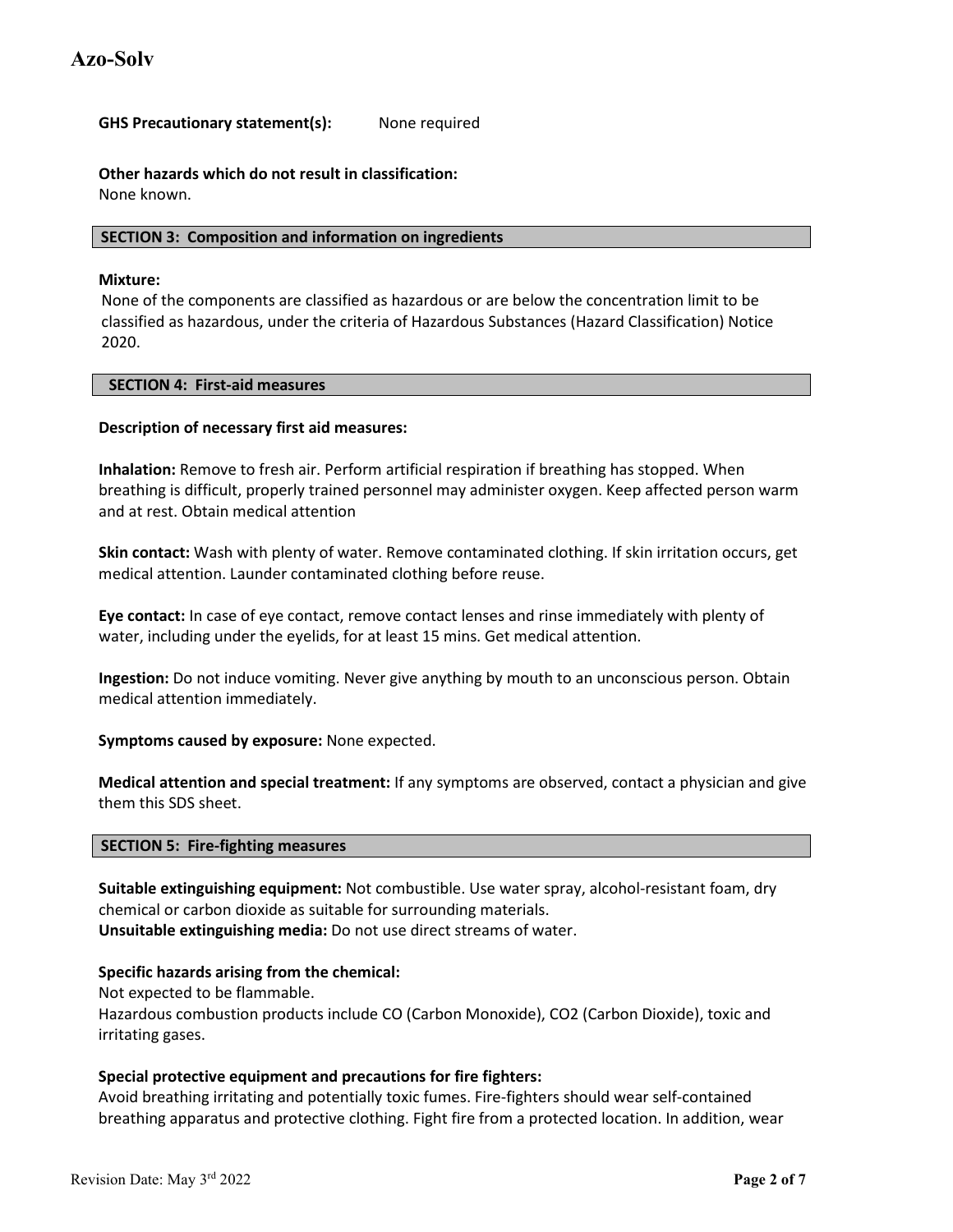other appropriate protective equipment as conditions warrant (see Section 8). Equipment should be decontaminated after use.

#### **HAZCHEM Code:**

## Not applicable. Not hazardous for transport. **SECTION 6: Spillage, accidental release measures**

# **Personal precautions, protective equipment and emergency procedures:**

Protect people. Isolate area to prevent exposure to chemicals. Avoid breathing vapours, mist or gas. Ensure adequate ventilation. Avoid contact with skin and eyes. Stop leak if it can be done safely. Wash exposed body areas thoroughly after handling. Wear appropriate protective equipment, such as gloves, goggles and protective clothing, as conditions warrant (see Section 8). See Sections 2 and 7 for additional information on hazards and precautionary measures.

# **Environmental precautions:**

Prevent further leakage or spillage if safe to do so. Do not let product enter drains.

# **Methods and materials for containment and cleaning up:**

Pick up and arrange disposal without creating dust. Sweep up and shovel. Keep in suitable, closed containers for disposal.

### **SECTION 7: Handling and storage**

**Precautions for safe handling:** Avoid breathing vapours, mist, dust or gas. Ensure adequate ventilation. Evacuate personnel to safe areas. Keep out of the reach of children. Keep away from food and drinks. Wear appropriate protective equipment, such as gloves, goggles and protective clothing, as conditions warrant (see Section 8). See Sections 2 and 7 for additional information on hazards and precautionary measures.

**Conditions for safe storage, including any incompatibles:** Keep product in a dry, cool place. Keep away from incompatible materials (see Section 10) and food / feedstuffs. Protect container(s) against physical damage, heat and moisture. Do not allow material to contaminate ground water system. Prevent product from entering drains.

# **SECTION 8: Exposure controls and personal protection**

# **Control parameters – exposure standards, biological monitoring**

None of the components have data in the New Zealand - Workplace Exposure Limits

**Appropriate engineering controls:** Provide general or local exhaust ventilation systems to maintain airborne concentrations below the exposure limits. Local exhaust ventilation is preferred because it prevents contaminant dispersion into the work area by controlling it at its source.

# **Personal protective equipment (PPE):**

**Eye and face protection:** Wear safety glasses with side shields. Use equipment for eye protection tested and approved under appropriate government standards such as EN 166.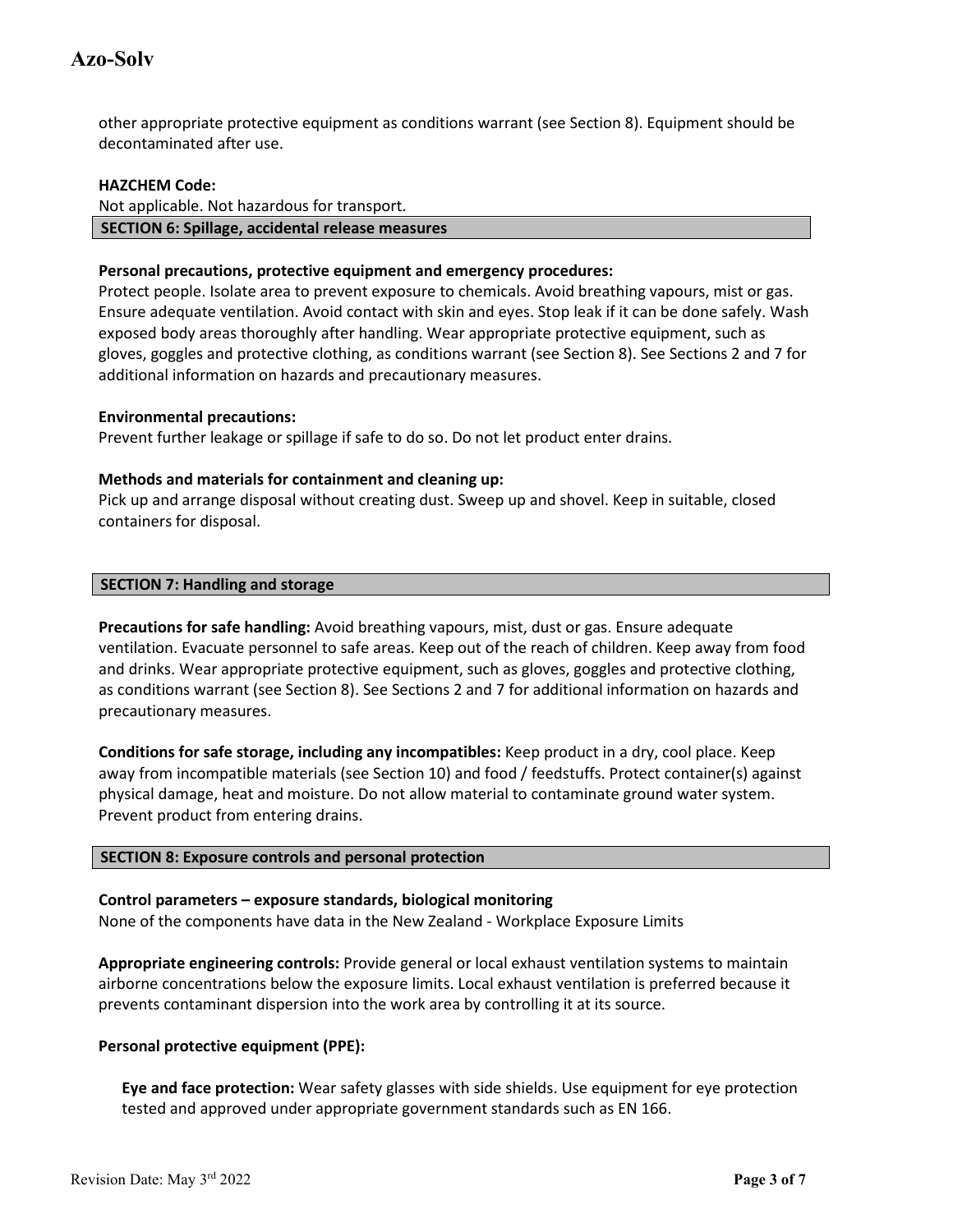**Skin protection:** Handle with chemical resistant gloves such as nitrile rubber. Gloves must be inspected prior to use. Use proper glove removal technique (without touching glove's outer surface) to avoid skin contact with this product. Dispose of contaminated gloves after use in accordance with applicable laws and good laboratory practices. Wash and dry hands. Wear impervious clothing. The type of protective equipment must be selected according to the concentration and amount of the dangerous substance at the specific workplace.

**Respiratory protection:** Where risk assessment shows air-purifying respirators are appropriate use a full-face particle respirator type P3 (EN 143) respirator cartridges as a backup to engineering controls. If the respirator is the sole means of protection, use a full-face supplied air respirator. Use respirators and components tested and approved under appropriate government standards such as CEN (EU).

**Thermal hazards:** None known.

| Appearance:                             | Clear                                        |  |
|-----------------------------------------|----------------------------------------------|--|
| <b>Physical state:</b>                  | Liquid                                       |  |
| Colour:                                 | Clear to Clear yellow                        |  |
| Odour:                                  | Slight                                       |  |
| <b>Odour threshold:</b>                 | Not available                                |  |
| pH:                                     | Not available                                |  |
| <b>Melting point/freezing point:</b>    | Not available                                |  |
| <b>Boiling point and boiling range:</b> | Not available                                |  |
| Flash point:                            | >176.11°C (>349°F) (closed cup)              |  |
| <b>Evaporation rate:</b>                | Not available                                |  |
| <b>Flammability:</b>                    | Not applicable                               |  |
|                                         | Upper/lower flammability or explosive limits |  |
| Flammability limit - lower %):          | Not available                                |  |
| Flammability limit - upper (%):         | Not available                                |  |
| Explosive limit - lower (%):            | Not available                                |  |
| Explosive limit - upper (%):            | Not available                                |  |
| Vapour pressure:                        | Not available                                |  |
| Vapour density:                         | Not available                                |  |
| <b>Relative density:</b>                | 1.12                                         |  |
| Solubility:                             | Not available                                |  |
| Partition coefficient: n-octanol/water: | Not available                                |  |
| <b>Auto-ignition temperature:</b>       | Not available                                |  |
| <b>Decomposition temperature:</b>       | Not available                                |  |
| <b>Viscosity:</b>                       | Not available                                |  |
|                                         |                                              |  |

**SECTION 9: Physical and chemical properties**

#### **SECTION 10: Stability and reactivity**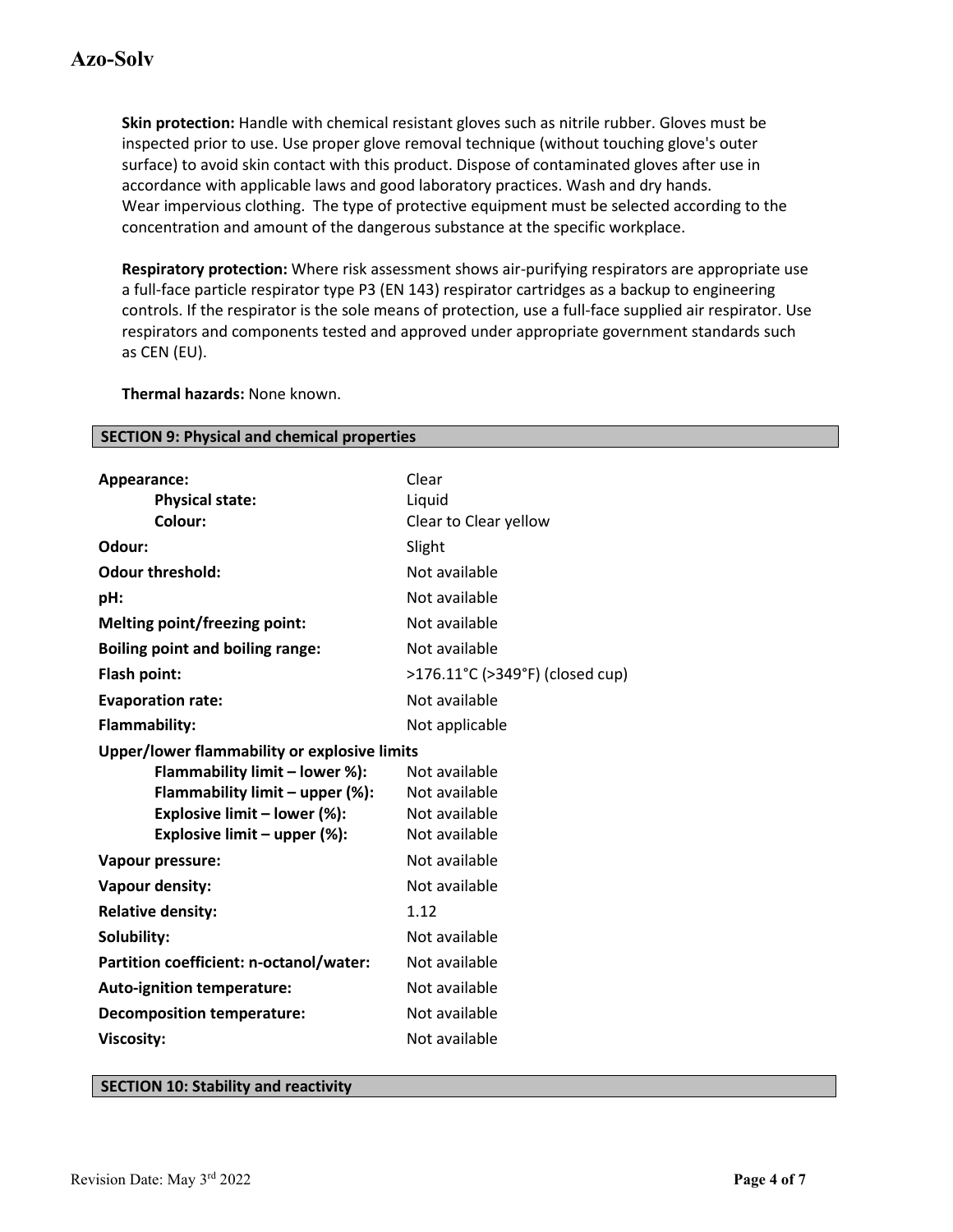# **Azo-Solv**

| <b>Reactivity:</b>                                          | Not expected to be reactive                                                                                        |
|-------------------------------------------------------------|--------------------------------------------------------------------------------------------------------------------|
| <b>Chemical stability:</b>                                  | Material is stable under normal conditions.                                                                        |
| <b>Conditions to avoid:</b>                                 | Exposure to moisture.                                                                                              |
| Incompatible materials and possible<br>hazardous reactions: | Avoid contact with oxidizing materials and alkalis.                                                                |
| <b>Hazardous decomposition products:</b>                    | If involved in a fire, CO (Carbon Monoxide), CO2 (Carbon<br>Dioxide), toxic and irritating gases may be generated. |

# **SECTION 11: Toxicological information**

| Information on routes of exposure:                                 |                                                                                  |
|--------------------------------------------------------------------|----------------------------------------------------------------------------------|
| Inhalation:                                                        | Expected to be a route of entry.                                                 |
| Ingestion:                                                         | Expected to be a route of entry.                                                 |
| Skin:                                                              | Expected to be a route of entry.                                                 |
| Eyes:                                                              | Expected to be a route of entry.                                                 |
| Target Organs:                                                     | None expected                                                                    |
| <b>Symptoms related to exposure:</b><br>None expected              |                                                                                  |
| <b>Numerical measures of toxicity:</b>                             |                                                                                  |
| <b>Acute toxicity:</b>                                             | None of the components have acute toxicity hazards                               |
| Skin corrosion/irritation:                                         | Not expected to cause skin irritation.                                           |
| Serious eye damage/irritation:                                     | Not expected to cause eye irritation.                                            |
| Respiratory or skin sensitization:                                 | Not expected to cause respiratory or skin sensitization                          |
| <b>Germ cell mutagenicity:</b>                                     | Not expected to cause germ cell mutagenicity.                                    |
| Carcinogenicity:                                                   | Not expected to cause cancer.                                                    |
| <b>Reproductive toxicity:</b>                                      | Not expected to cause reproductive toxicity.                                     |
| Specific target organ toxicity (STOT) -<br>Single exposure:        | Not expected to cause Specific target organ toxicity after<br>a single exposure. |
| Specific target organ toxicity (STOT) -<br><b>Repeat exposure:</b> | Not expected to cause Specific target organ toxicity after<br>repeated exposure. |
| <b>Aspiration hazard:</b>                                          | Not expected to be an aspiration hazard.                                         |
|                                                                    |                                                                                  |

**Immediate, delayed and chronic health effects from exposure:** None expected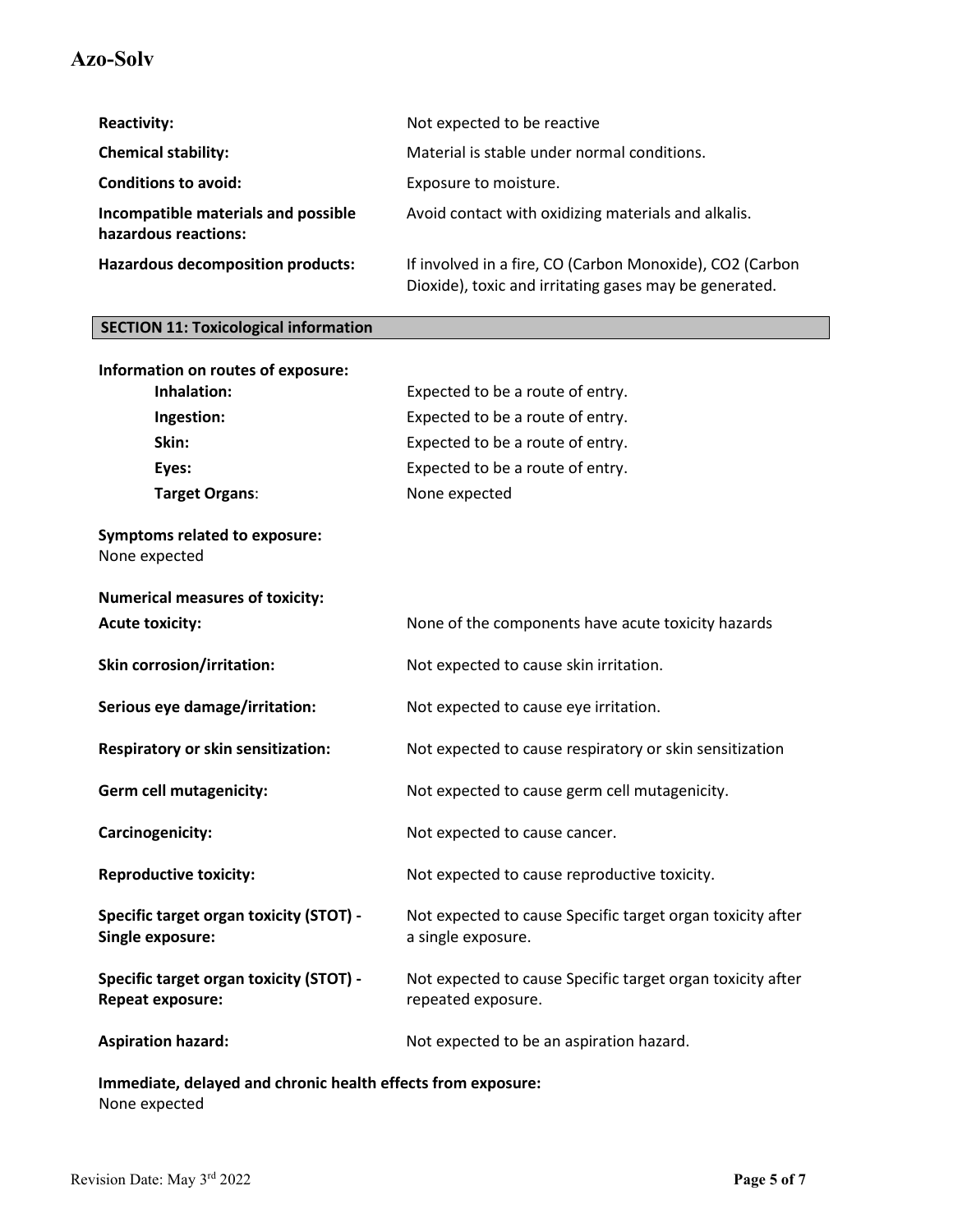# **Azo-Solv**

#### **SECTION 12: Ecological information**

**Ecotoxicity:** None established

**Persistence and Degradability:** Not established.

**Bioaccumulative Potential:** Not established.

**Mobility in Soil:** Not established.

**Other adverse effects:** None known.

### **SECTION 13: Disposal considerations**

#### **Safe handling and disposal methods:**

Contact your supplier or a licensed contractor for detailed recommendations. Follow applicable national and local regulations.

#### **Disposal of any contaminated packaging:**

Contaminated packaging may contain residues of product. Dispose of in the same manner as product. Comply with applicable local, national or international regulations concerning solid or hazardous waste disposal and/or container disposal.

#### **SECTION 14: Transport Information**

# **Dangerous Goods 2005 (Rule 45001/1) incorporating the UN Recommendations on the Transport of Dangerous Goods – Model Regulations:**

| <b>UN Number:</b>       | Not classified as hazardous for transport |
|-------------------------|-------------------------------------------|
| Proper shipping name or |                                           |
| <b>Technical Name:</b>  | Not applicable                            |
| Transport hazard class: | Not applicable                            |
| Packing group:          | Not applicable                            |
|                         |                                           |

#### **IMDG (Transport by sea)**

| UN Number:              | Not classified as hazardous for transport |
|-------------------------|-------------------------------------------|
| Proper shipping name or |                                           |
| <b>Technical Name:</b>  | Not applicable                            |
| Transport hazard class: | Not applicable                            |
| Packing group:          | Not applicable                            |
|                         |                                           |

#### **IATA (Transport by air)**

| UN Number:              | Not classified as hazardous for transport |
|-------------------------|-------------------------------------------|
| Proper shipping name or |                                           |
| <b>Technical Name:</b>  | Not applicable                            |
| Transport hazard class: | Not applicable                            |
| Packing group:          | Not applicable                            |

#### **Environmental hazards for Transport Purposes:**

Marine pollutant: No

#### **Special precautions for user:** No data available